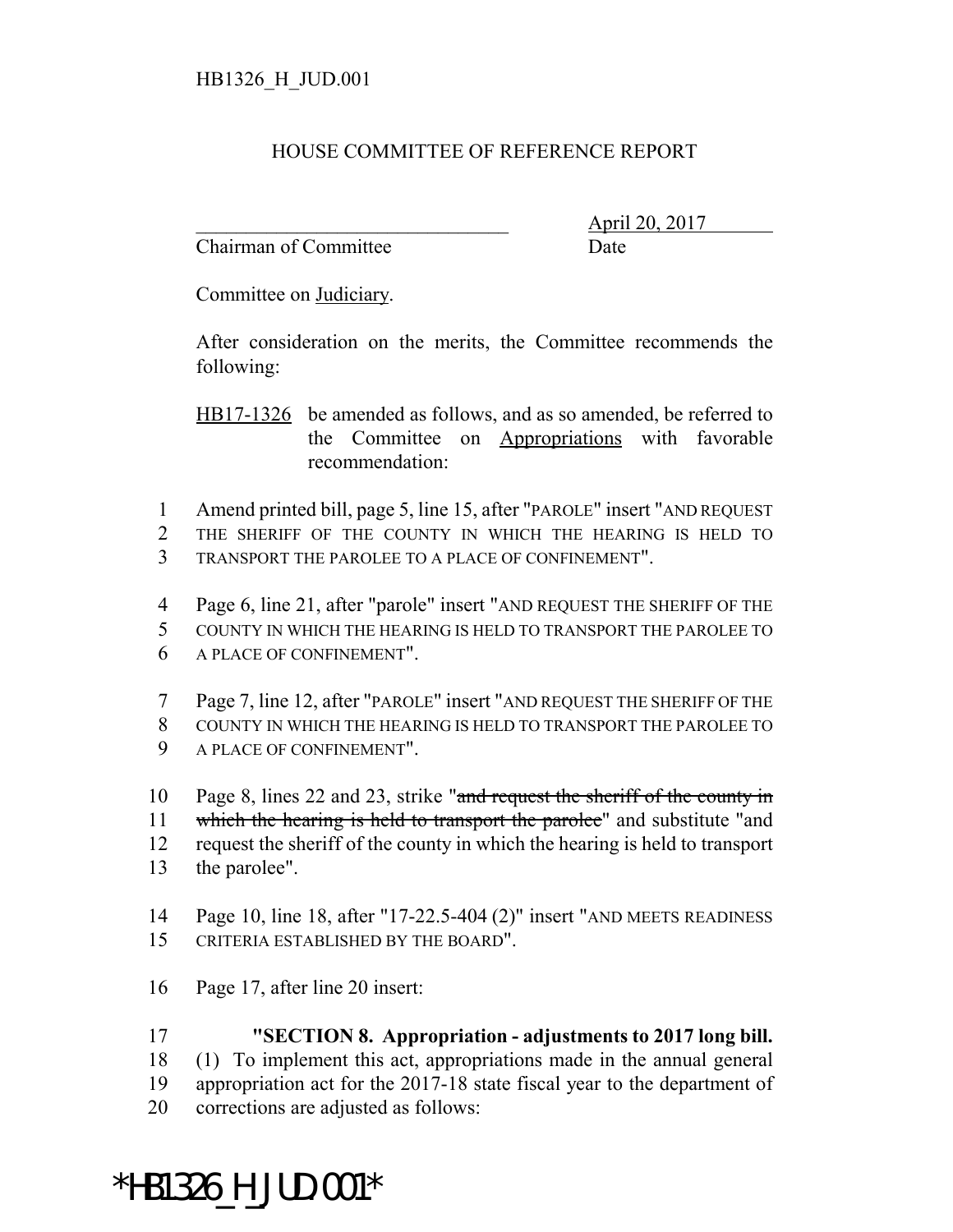(a) The general fund appropriation for payments to local jails is increased by \$186,128; (b) The general fund appropriation for payments to in-state private prisons is decreased by \$2,485,477; (c) The general fund appropriation for payments to prerelease parole revocation facilities is decreased by \$1,242,738; and (d) The general fund appropriation for payments to community return to custody facilities is decreased by \$3,241,110. (2) For the 2017-18 state fiscal year, \$103,824 is appropriated to the department of corrections for use by the information systems subprogram. This appropriation is from the general fund. To implement this act, the department may use this appropriation for the purchase of information technology services. (3) For the 2017-18 state fiscal year, \$50,972 is appropriated to the department of corrections for use by the parole subprogram. This appropriation is from the general fund. To implement this act, the department may use this appropriation as follows: (a) \$45,319 for personal services, which amount is based on an assumption that the department will require an additional 1.0 FTE; and (b) \$5,653 for operating expenses. (4) For the 2017-18 state fiscal year, \$6,628,401 is appropriated to the department of local affairs. This appropriation is from the general fund. To implement this act, the department may use this appropriation as follows: (a) \$56,040 for use by the division of local government for field services program costs, which amount is based on an assumption that the division will require an additional 0.9 FTE; (b) \$6,519,320 for use by the division of local government for small business lending and grant funding. (c) \$4,753 for the purchase of legal services; and (d) \$48,288 for the purchase of information technology services. (5) For the 2017-18 state fiscal year, \$4,753 is appropriated to the department of law. This appropriation is from reappropriated funds received from the department of local affairs under subsection (4)(c) of this section. To implement this act, the department of law may use this appropriation to provide legal services for the department of local affairs. (6) For the 2017-18 state fiscal year, \$103,824 is appropriated to the office of the governor for use by the office of information technology. This appropriation is from reappropriated funds received from the department of corrections under subsection (2) of this section. To implement this act, the office may use this appropriation to provide information technology services for the department of corrections.

\*HB1326 H JUD.001\*  $-2$ -